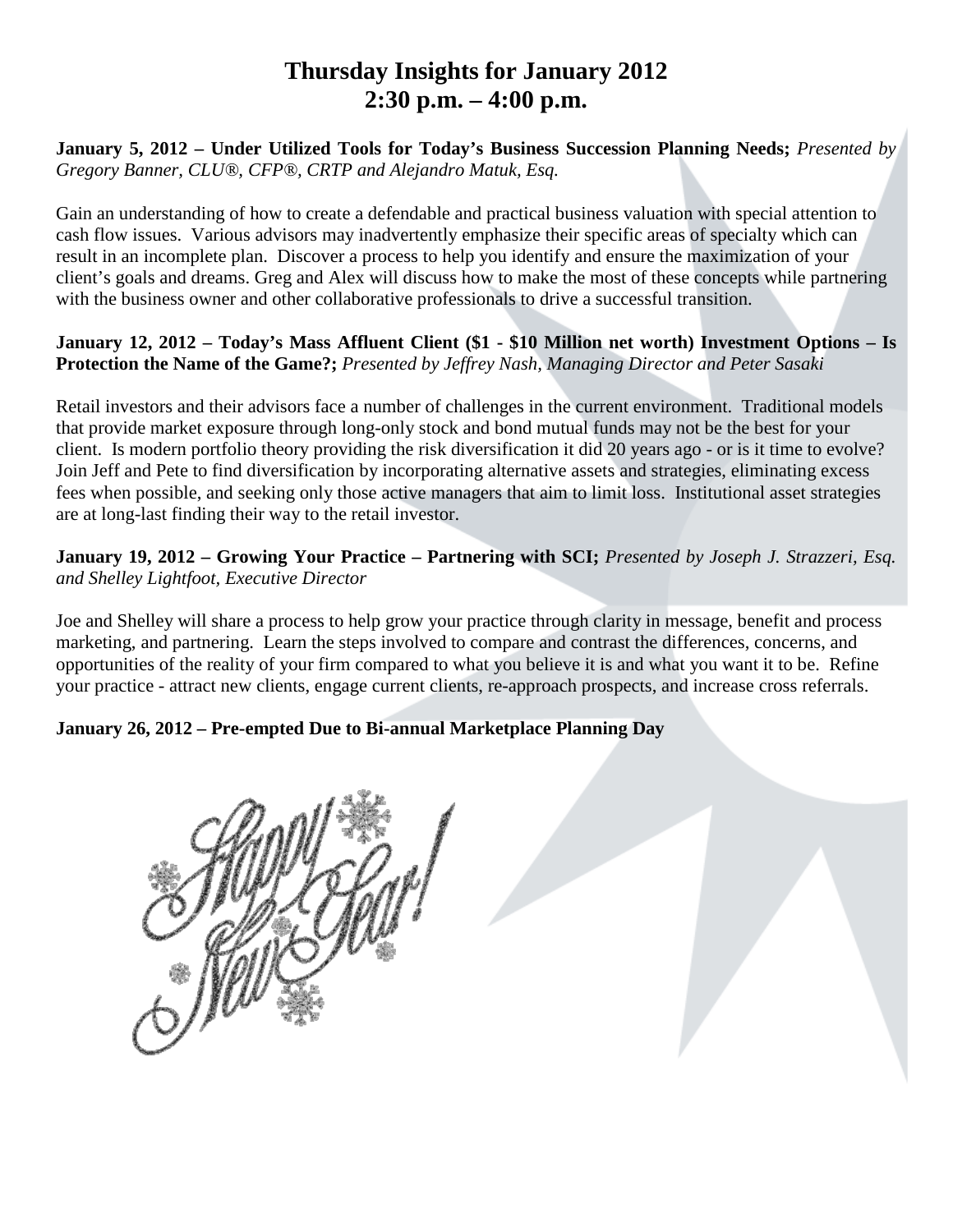# **Thursday Insights for February 2012 2:30 p.m. – 4:00 p.m.**

### **February 2, 2012 – Income for Life;** *Presented by John L. Jenkins, AEP, EA, CFP®*

The Income for Life Model® is an investment strategy with the objective of providing inflation-adjusted income for life. The strategy allocates assets in a manner that places a heavy emphasis on guaranteed streams of income that continue over long periods of time. This is extremely important because Americans are increasingly being forced to rely upon their own retirement savings to create the retirement income they will need. With longevity increasing and interest rates low, creating durable streams of retirement income can be challenging. The Income for Life Model® provides a sound foundation for creating that income.

#### **February 9, 2012 – When Enough is Never Enough: Proactive Measures Advisors Can Take When Clients are Affected by Addiction;** *Presented by Dr. Talia Witkowski, Clinical Psychologist and Tricia Greaves, President*

Attendees will learn early warning signs of addiction and the impact of addiction on client/advisor relationships; why relapse is so prevalent in privileged communities and how to help prevent against it; how to help clients with addictions avoid transference (substitution) of addictions; ways in which wealth and status can exacerbate problems of addiction; how to help a family prevent against "enabling" the addict; and treatment options and methods for transforming the pain of addiction into an opportunity for strengthened family relationships

### **February 16, 2012 – Asset Protection—The Mortensen Case?;** *Presented by Joseph J. Strazzeri, Esq. and Stephen J. Mancini, Esq.*

As wealth advisors we all know that asset protection has many facets and is basically a continuum:

- Insurance (Health, Property and Casualty, Liability, and Life);
- **Exemption Planning;**
- **Entity Planning;**
- **Multiple Entity Planning;**
- State Jurisdictional Planning (Choice of different states in the United States);
- Country Jurisdictional Planning (Choice of foreign country);
- Combinations and permutations of the above.

The Mortensen case was recently decided concerning asset protection, the bankruptcy court, and entity planning in the jurisdiction of Alaska - in short, their asset protection failed for bankruptcy protection. As with most cases, bad facts make bad law. The question now is whether state jurisdictional planning is effective for asset protection - each expert in the field has a differing opinion and we would be glad to talk to you about it

### **February 23, 2012 – Pre-Empted Due to The Gathering 2012**

We hope you can join us for our eighth annual Gathering for two days of shared insights, education, and collegiality. For more information or to register online, please visit www.laureatecenter.com.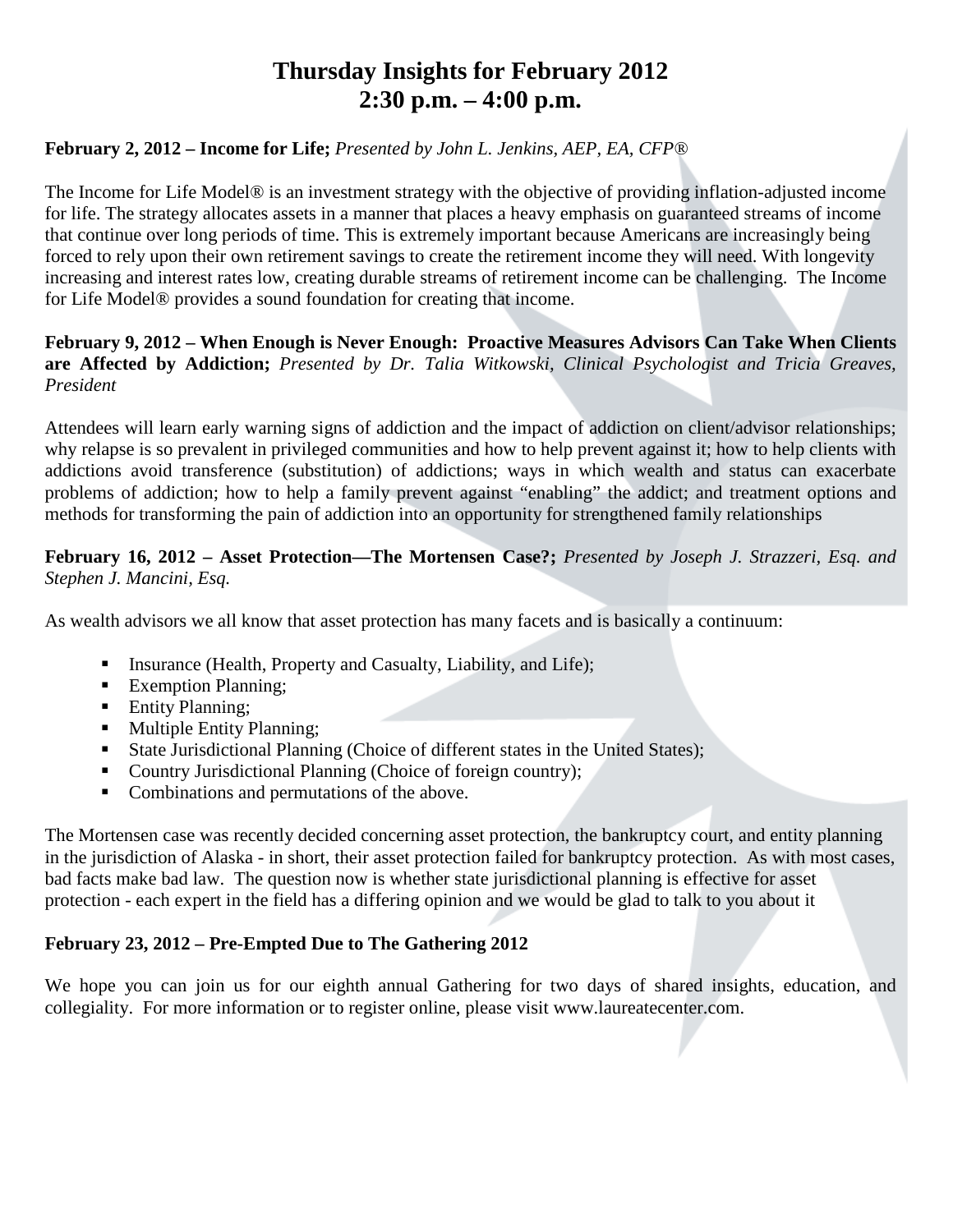# **Thursday Insights for March 2012 2:30 p.m. – 4:00 p.m.**

**March 1, 2012 – Begin with the End in Mind – Choosing an Entity;** *Presented by Gregory Banner, CLU®, CFP®, CRTP and Alejandro Matuk, Esq.*

Choosing an Entity: Sole Proprietorships, Partnerships, Corporations, and Limited Liability Companies.

Evaluating The Entities - This course surveys each business entity option. Multiple considerations dictate which choice of entity, for example: What are the business goals of the owner(s)? How does ownership, liability protection, capitalization, management, sale of the business, estate planning, taxation, and owner and employee benefits affect the choice of business entity? Learn The Entity Choice Matrix.

### **March 8, 2012 – Quarterly Mixer: Get Ready for March Madness!**



While we often come together for education and collegiality, let's take this opportunity to just enjoy each other's company and gear up for the NCAA Basketball Tournament. Support your favorite team, make your picks, and enjoy some great food and drinks!

**March 15, 2012 – The 401K Regulatory Chaos;** *Presented by Peggy Lombardo, CFP® EA and Maureen Verduyn, CFP®, M.E.d.*

A regulatory tsunami is headed toward companies sponsoring 401(k) plans. It will arrive next year when new federal rules take effect, creating an unprecedented burden of accountability for employers. Employers are already required to exercise this due diligence by ERISA of 1974, yet the fees charged by large financial institutions providing 401(k) plans vary widely and are extremely difficult for employers and employees to ascertain. More than ever, employers will be required to assure that fees associated with these plans are reasonable for the services being provided.

**March 22, 2012 – Immigration Planning – Gaining Foreign National Business Owner and Investment Clients;** *Presented by Steve Garmo, Esq. and Alejandro Matuk, Esq.*

Join Steve, an expert in immigration law, and Alex, an expert in cross-border and business planning, as they weave both concepts together to share with us how to attract, engage, and work with clients who are citizens of other countries and plan on investing within the U.S. The opportunities for financial advisors, CPAs, attorneys, and bankers are ever expanding with client interest at an all time high.

#### **March 29, 2012** – **Pre-Empted due to the Strazzeri Mancini and Southern California Institute Team Building Event**

Every 5<sup>th</sup> Thursday, the Strazzeri Mancini LLP & Southern California Institute Teams close the offices early to enjoy an afternoon of fun team building activities.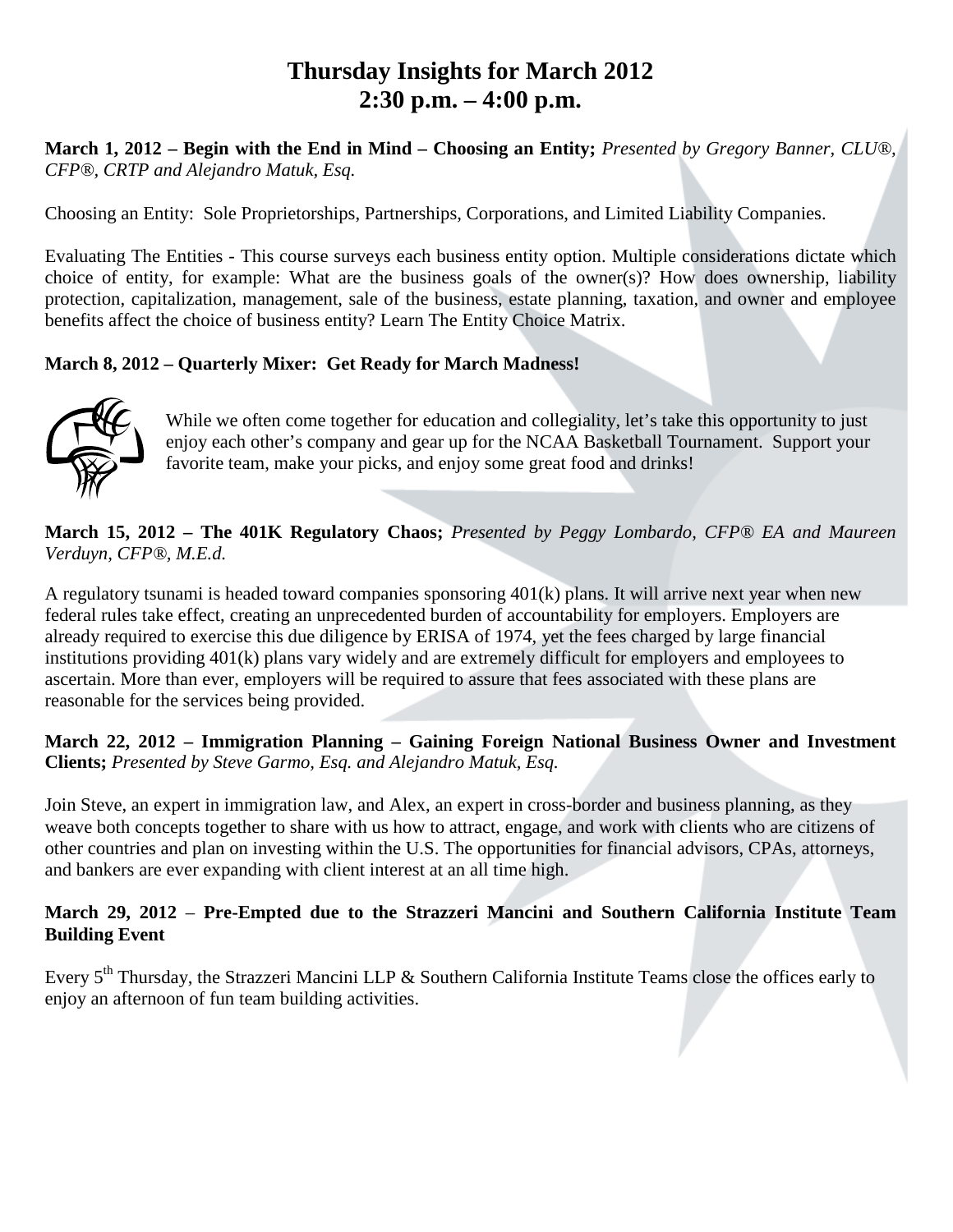# **Thursday Insights for April 2012 2:30 p.m. – 4:00 p.m.**

#### **April 5, 2012 - Leverage & Estate Planning for your IRA;** *Presented by John L. Jenkins, AEP, EA, CFP®*

Do you know what kills more large IRA accounts than anything else? - Admiration. Admiration kills large IRA accounts because the owner, and even the financial advisor who helped them grow the account, fail to plan for the ultimate income and potential estate taxes due on the balance. Instead, they get caught up in growing the account to the largest possible balance, admiring each statement and deriving great satisfaction from their savings and investment success. Come and learn how to leverage an IRA into a legacy asset that supports not only the owner and their spouse, but also several generations of beneficiaries.

#### **April 12, 2012 - Life Insurance in Today's World;** *Presented by Trey Fairman, J.D., LL.M., Insurance Specialist*

Join Trey as he reviews the varied considerations for life insurance including: case design, uses, collaboration, compensation, splits, and ethics rules. This "how the rubber meets the road" presentation will include financial and legal case studies for business succession, affluent family, and income protection in today's changed world of taxation and client bias. Is life insurance really only about the illustration of a bucket, two graphs, and five needs?

#### **April 19, 2012 – Practitioner Realities – How to Attract and Engage Successful Business Owners;** *Presented by Joseph J. Strazzeri,* Esq. *and Stephen J. Mancini,* Esq.

Business owners have their own special way of thinking. Often, a business owner's most important "child" is the business. Explore how to attract and engage these clients through an understanding and appreciation of their needs and perspectives through this case study approach. Brainstorm, consider, review and understand different integrated wealth, asset protection, income tax, and investment strategies. From an actual case, review detailed numbers, facts, goals, and concerns of "Danny and Laurie Alchem," a younger couple struggling with the decision of whether to sell their business. Danny and Laurie have two children ages 8 and 6 and almost \$70,000,000 combined net worth that includes cash equivalents of \$2,000,000, marketable securities of \$324,000, qualified retirement plans of \$1,000,000, \$5,500,000 investment real estate, \$12,000,000 personal residence, \$2,145,000 personal property, business valued at approximately \$50,000,000, and \$3,331,000 in liabilities.

#### **April 26, 2012- Marketing – Successful Families and Business Owners;** *Presented by Rob Pene, Director of Digital Education and Communication and Shelley Lightfoot, Executive Director*

Today's client still comes to us from our Center of Influence marketing - clients from clients, clients from referral sources, and clients from educational programs. The difference today is that they "meet us before they meet us" and what we mail to them is not as important as what they see and hear on their home computers. Join Rob and Shelley as they go over "Kindergarten Internet" that you've heard about, advanced ideas that you may not have heard about, and ways to compel your prospective clients to completely engage you, your team, and your process.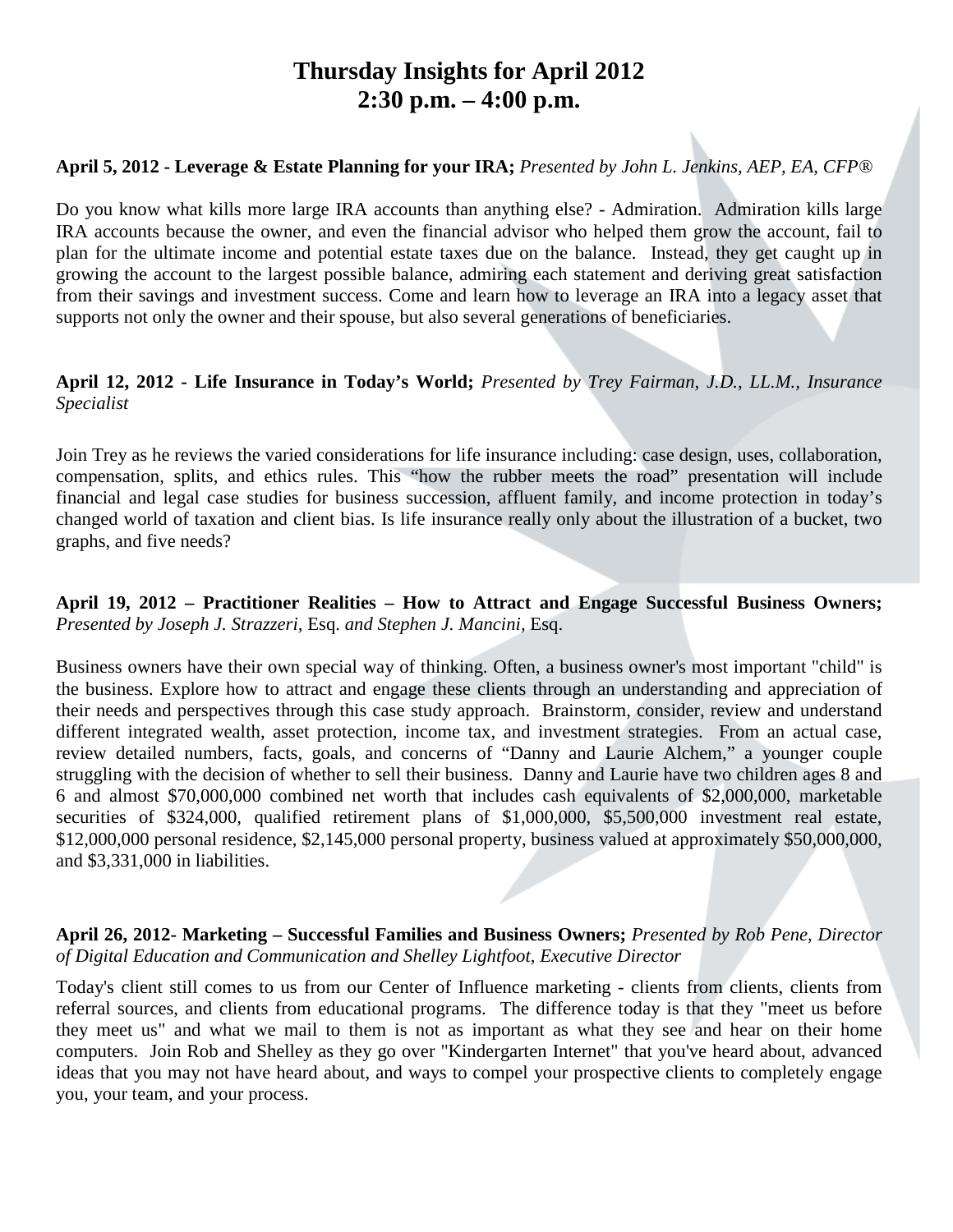# **Thursday Insights for May 2012 2:30 p.m. – 4:00 p.m.**

#### **May 3, 2012 – 7 Steps to Successful Business Exit Strategies;** *Presented by Gregory R. Banner, CLU®, CFP®, CRTP, and Alejandro Matuk, Esq*.

Every business owner needs to plan with the end in mind as to how they are going to transition out of their business. Exit planning is a customized process of setting goals and deciding how to best achieve them. Proper exit planning will help maximize a business owner's return and minimize the tax liability when the business is transferred or sold.

### **May 10, 2012 – Pre-Empted due to Laureate in Wealth Strategies: Session 1**

The Laureate Programs are a variety of educational courses focused on attracting, retaining and working with affluent clientele in a collaborative professional environment. Please visit [www.laureatecenter.com](http://www.laureatecenter.com/) for more information.

### **May 17, 2012 – Pre-Empted due to California Forum for Attorneys**

This California Forum is a one-day symposium for Attorneys concentrating on new Wealth Strategy Planning topics and strategies that have materialized in California laws over the previous year.

#### **May 24, 2012 – Trustee Training Workshop: Rights & Responsibilities;** *Presented by Wendy R. Wilson, Esq. and Stephanie S. Downer, Esq., LL.M.*

A client or a client's family member has just passed away and now the successor trustee must serve as trustee of the living trust. Are you prepared to handle the myriad of questions that successor trustees will have regarding their rights and responsibilities? Are you aware that tax and investment advice may be different in these situations? To help avoid personal liability, a trustee must seek professional financial, accounting and legal advice. This course is an overview of the legal and procedural requirements of trust administration to assist trustees and their advisors to properly discharge their duties. It addresses the need for legal, tax, accounting, and complete investment planning in trust administration.

### **May 31, 2012** – **Pre-Empted due to the Strazzeri Mancini and Southern California Institute Team Building Event**

Every 5<sup>th</sup> Thursday, the Strazzeri Mancini LLP and Southern California Institute Teams close the offices early to enjoy an afternoon of fun team building activities.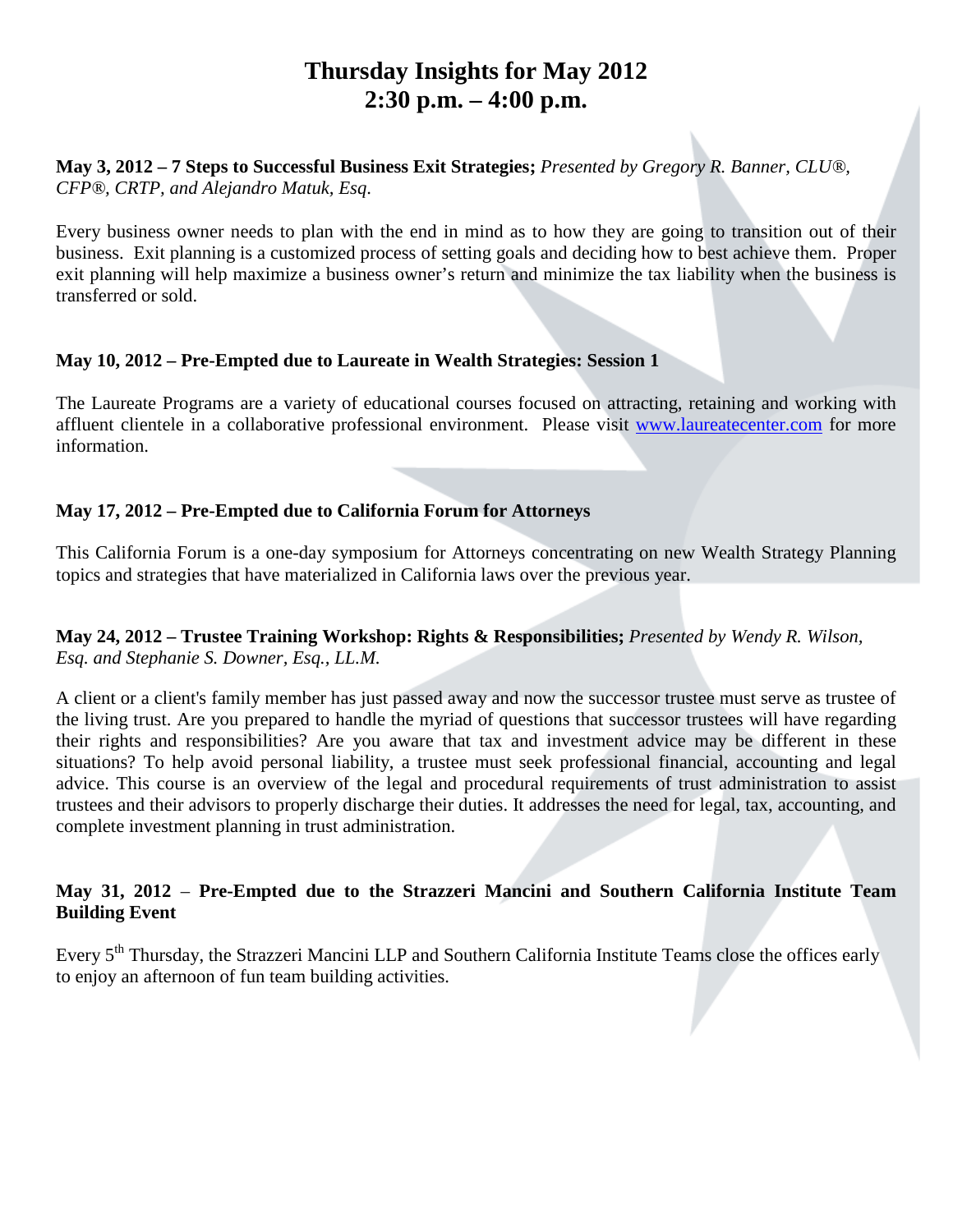# **Thursday Insights for June 2012 2:30 p.m. – 4:00 p.m.**

#### **June 7, 2012 – Pre-Empted due to California Forum for Accountants**

This California Forum is a one day symposium for Accountants concentrating on new Wealth Strategy Planning topics and strategies that have materialized in California laws over the previous year.

### **June 14, 2012 – The Three Doors of Estate Planning;** *Presented by John L. Jenkins, AEP, EA, CFP®*

This workshop will explore the 3 doors of estate planning: family; charity; and IRS. It will point out that client estates normally go through only two of the three doors - the ones they choose either consciously (through planning) or unconsciously (without planning). We will further demonstrate the planning strategies available to maximize the benefits to families and minimize if not completely zero-out the benefit to the IRS.

#### **June 21, 2012 – The Mockery of a "Mock SEC Audit";** *Presented by Peter R. Wheeler, CLU®, ChFC, CFP® and Jeff Groves, CEO, Compliance Professional*

SEC registered investment advisors are required to conduct annual reviews of their business operations and practices. Proof of these reviews is a key item for SEC examiners. Many compliance review firms offer services to provide RIAs with professional evaluations for meeting the "annual review" requirements. In some cases, these reviews are promoted as "mock SEC audits" often requiring additional fees and in some cases offering "attorney-client privilege" protection of the review. Based upon Mr. Wheeler's personal experience, this presentation exposes the truth about "mock SEC audits," reviews the actual requirements for SEC registered investment advisors, and provides guidance on how to protect oneself from paying too much for unnecessary services.

## **June 28, 2012 – SCI Quarterly Mixer – 2nd Annual "Margaritaville"**

While we often come together for education and collegiality, let's take this opportunity to just enjoy each other's company. We had so much fun last year; we decided to make Margaritaville an annual event! Send us your margarita recipes – we'll taste them all and choose the top three to serve at the mixer along with some delicious south-of-the-border treats. Can your favorite beat last year's winner, The Bananarita by Greg Banner?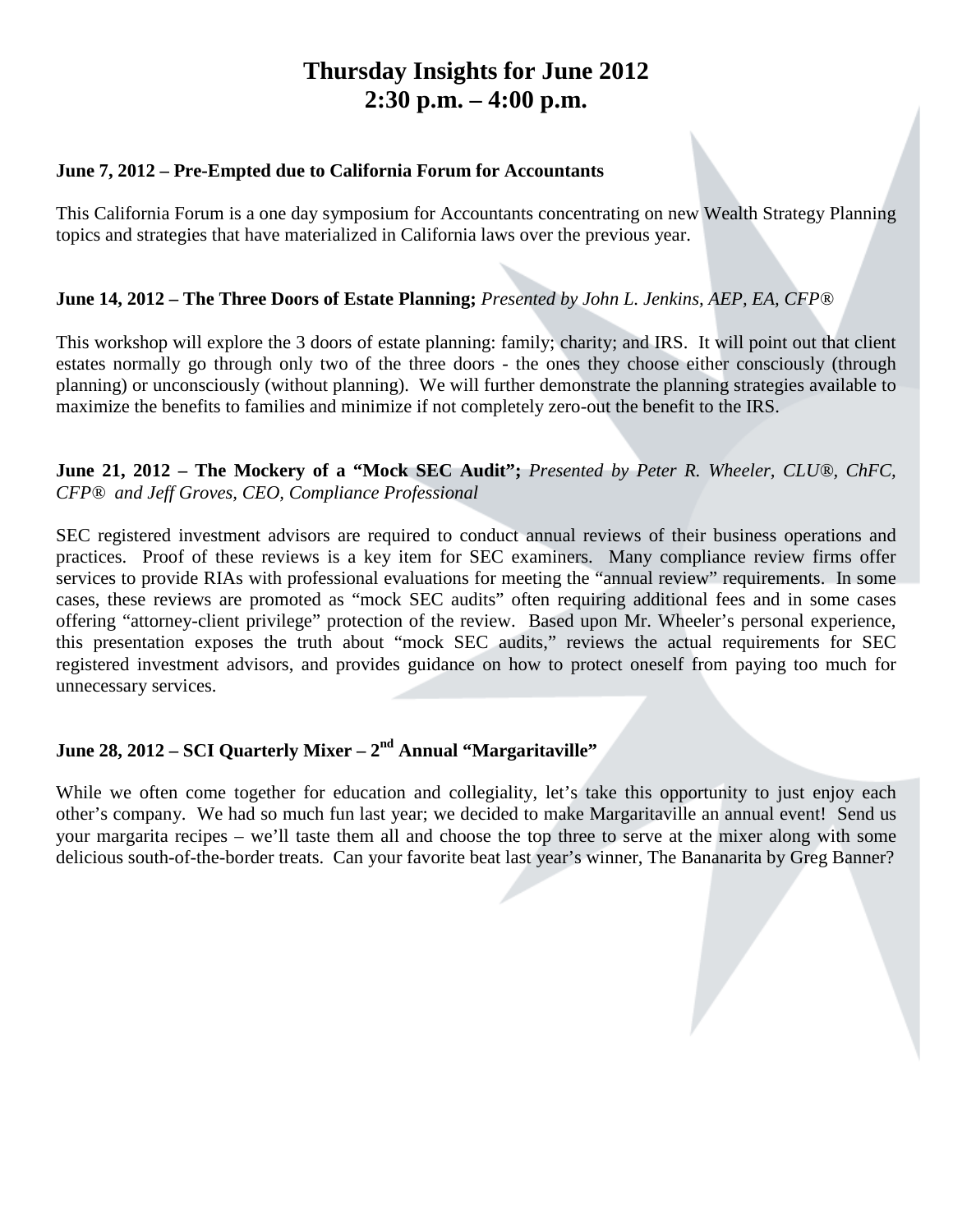# **Thursday Insights for July 2012 2:30 p.m. – 4:00 p.m.**

#### **July 5, 2012 – Office Closed for Fourth of July Holiday**

Southern California Institute wishes you a safe and fun Fourth of July celebration.

#### **July 12, 2012 – Helping Clients Navigate the San Diego Real Estate Market;** *Presented by Ryan Ponsford*

From record highs to frightening lows, our local real estate market has experienced extremes over the past decade. Now, more than ever, clients are looking for credible advice in one of two areas - how do they exit over-leveraged, underwater residential real estate? Or, how might they take advantage of potential opportunities? This session will be an active discussion on strategies for exit as well as for investment. We'll also discuss how you can position yourself to help clients that are seeking advice.

### **July 19, 2012 – Integrated Wealth Strategies – "Stark" Case Study;** *Presented by Joseph J. Strazzeri, Esq. and Stephen J. Mancini, Esq.*

From this case study approach, we will brainstorm, consider, review, and understand different integrated wealth, asset protection, income tax, and investment strategies. From an actual case, we will further review detailed numbers, facts, goals, and concerns for "Rob & Molly Stark" who, at ages 66 and 69 respectively, have been married for 18 years. They have 4 children from previous marriages ranging from 30 to 41 years old and 7 grandchildren ages 9 to 17. Rob & Molly's \$17,000,000 in total assets consist of about \$130,000 in cash; \$620,000 in marketable securities; \$6,000,000 in other investments; \$720,000 in retirement plans; \$6,000,000 in investment real estate; \$4,300,000 in personal residences; \$150,000 in personal property; and \$650,000 in liabilities. Rob & Molly currently have non-integrated "planning" and are interested in protecting their cash flow and "nest egg," the eventual sale of the business, ensuring flexibility, freedom to travel, growing retirement monies, minimizing income tax, and reducing or eliminating capital gains taxes during their lifetime – as well as minimizing estate taxes, disposition of their estate, and provisions for their children after death.

### **July 26, 2012 – LinkedIn "Lab" for Professionals\*;** *Presented by Rob Pene, Director of Digital Education and Communication* **(\*Bring your Laptop)**

In an ever changing online landscape, LinkedIn has been the mainstay social networking site for professionals. As LinkedIn has added more features to its user experience, it has provided more value to the user base. In this "lab" session, Rob will walk you through Advanced Strategies and Tactics to help you take your LinkedIn experience to the next level. Bring your Laptops as you will be working with Rob in real time to configure your profile for optimal leverage.

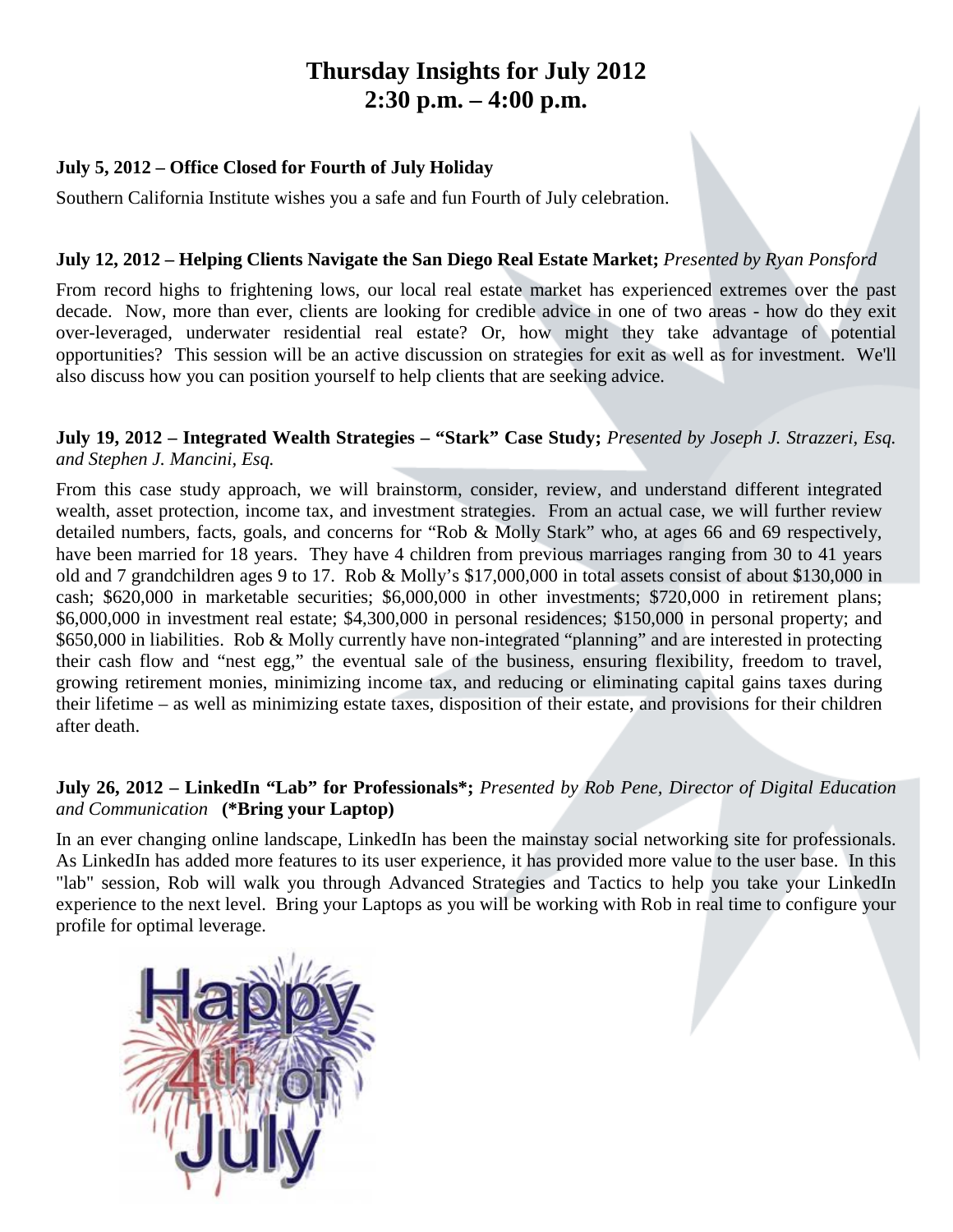# **Thursday Insights for August 2012 2:30 p.m. – 4:00 p.m.**

#### **August 2, 2012 – The Three Doors of Estate Planning;** *Presented by John Jenkins AEP, EA, CFP®*

This workshop will explore the 3 doors of estate planning: family, charity, and the IRS. It will point out that client estates normally go through only two of the three doors - the ones they choose either consciously (through planning) or unconsciously (without planning). We will further demonstrate the planning strategies available to maximize the benefits to families and minimize if not completely zero-out the benefit to the IRS.

### **August 9, 2012 – Pre-Empted for Laureate Center for Wealth Advisors – Session 2**

The Laureate Programs are a variety of educational courses focused on attracting, retaining and working with affluent clientele in a collaborative professional environment. Please visit [www.laureatecenter.com](http://www.laureatecenter.com/) for more information.

#### **August 16, 2012 – Tax-Advantage Opportunities for Business Owners;** *Presented by William Fortner*

Traditionally, companies chose between implementing either a Defined Contribution Plan, such as a 401(k)/profit sharing plan, or a Defined Benefit Plan. Each type of plan has benefits and limitations. Bill will discuss the benefits and features of Defined Benefit Plans and the opportunity that recent tax law changes present. These rule changes have fostered the resurgence of qualified retirement plans, especially for partners/owners looking for larger tax deductions and asset protection.

## **August 23, 2012 – Introducing Collaborative Partners & Understanding Their Revenue;**

*Presented by Stephanie Downer, Esq. and Shelley Lightfoot, Executive Director*

Why is it that some referral sources introduce clients that are excited about your advice and become your perfect client; while other referral sources seem to produce inquisitive potential clients that are at best luke warm? Through facilitation, in inter-disciplinary groups, review processes that have proven results and create your own process to implement with your referral sources and team.

### **August 30, 2012 – Pre-Empted due to the Strazzeri Mancini and Southern California Institute Team Building Event**

Every 5<sup>th</sup> Thursday, the Strazzeri Mancini LLP and Southern California Institute Teams close the offices early to enjoy an afternoon of fun team building activities.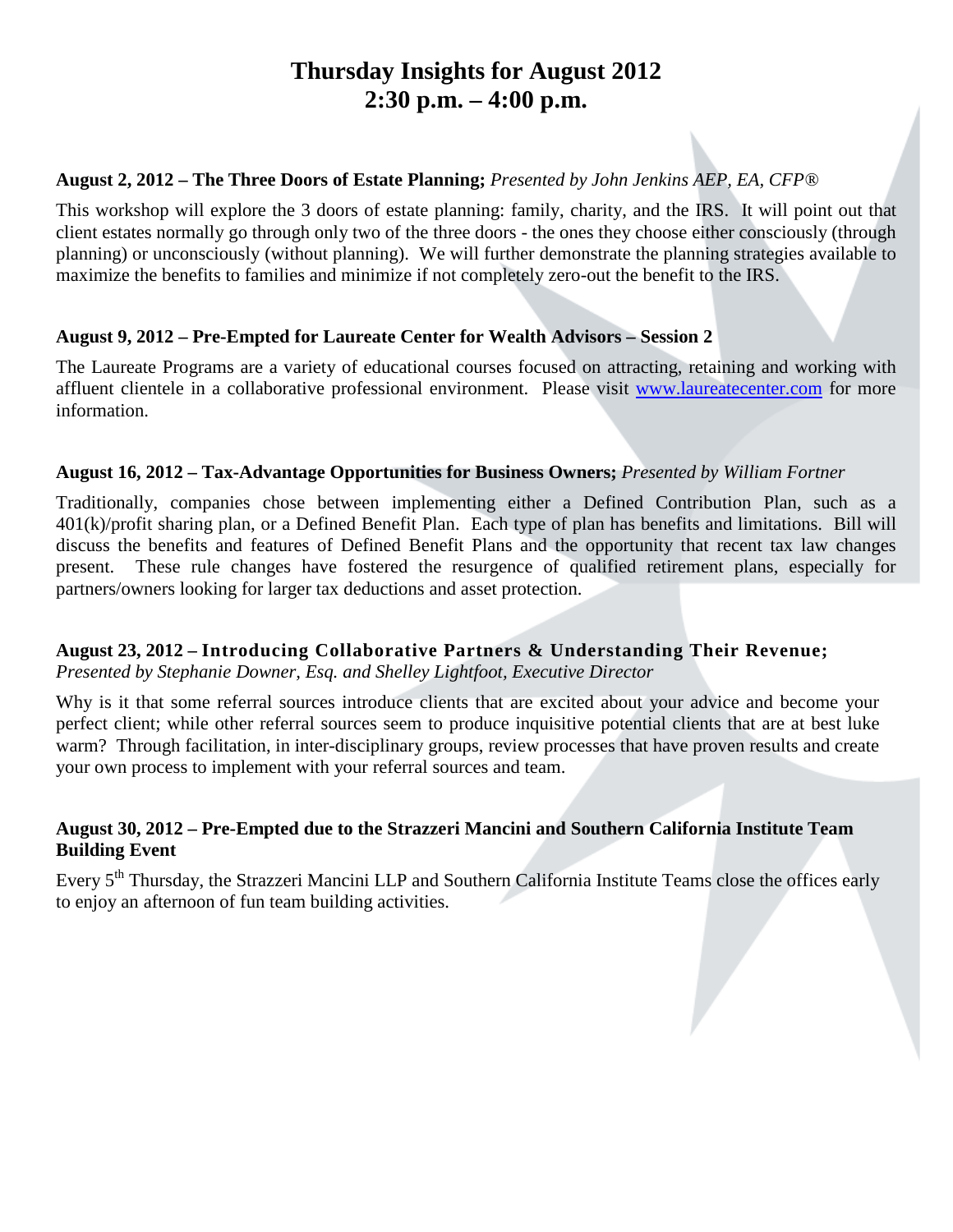# **Thursday Insights for September 2012 2:30 p.m. – 4:00 p.m.**

#### **September 6, 2012 – SCI Quarterly Mixer** *– Backyard Barbecue!*

While we often come together for education and collegiality, let's take this opportunity to just enjoy each other's company and celebrate Labor Day with an all-American, end-of-summer barbecue!

#### **September 13, 2012 – Employee Benefits for All;** *Presented by Gregory R. Banner, CFP®, CLU®, CTRP*

Fringe benefits are usually offered by an employer to attract and keep good employees. Greg will review several of the plan types and discuss which plan might be appropriate for different business situations from the perspective of business goals, cost, and complexity.

#### **September 20, 2012 – Today's Real Estate Market – The Values of Plans for My Home, My Residential Investment Property, and those "Other Investment Classes";** *Presented by Ryan Ponsford*

From Ryan's professional perspective, explore the trials and tribulations that our clients are going through with their real estate as an investment class. With such client frustration and confusion, there is not only a need for collaborative tax, financial, and legal advice; there are also compensation opportunities for the wealth planner.

#### **September 27, 2012 – Building a More Modern Portfolio;** *Presented by Jason D. Griffith, Vice President Institutional Sales and Maureen Verduyn, CFP®, MEd*

Financial market risks are currently high for both equity and fixed income investments. One tried and true method for managing these risks is diversification. However, markets have become increasingly correlated, reducing the benefits of diversification achieved through allocations to traditional stocks and bonds alone. Alternative investments have been in high demand as advisors and investors look for portfolio diversifiers to help smooth portfolio volatility, especially during times of crises. Jason and Maureen will discuss the importance of liquid, transparent, exchange traded alternatives.

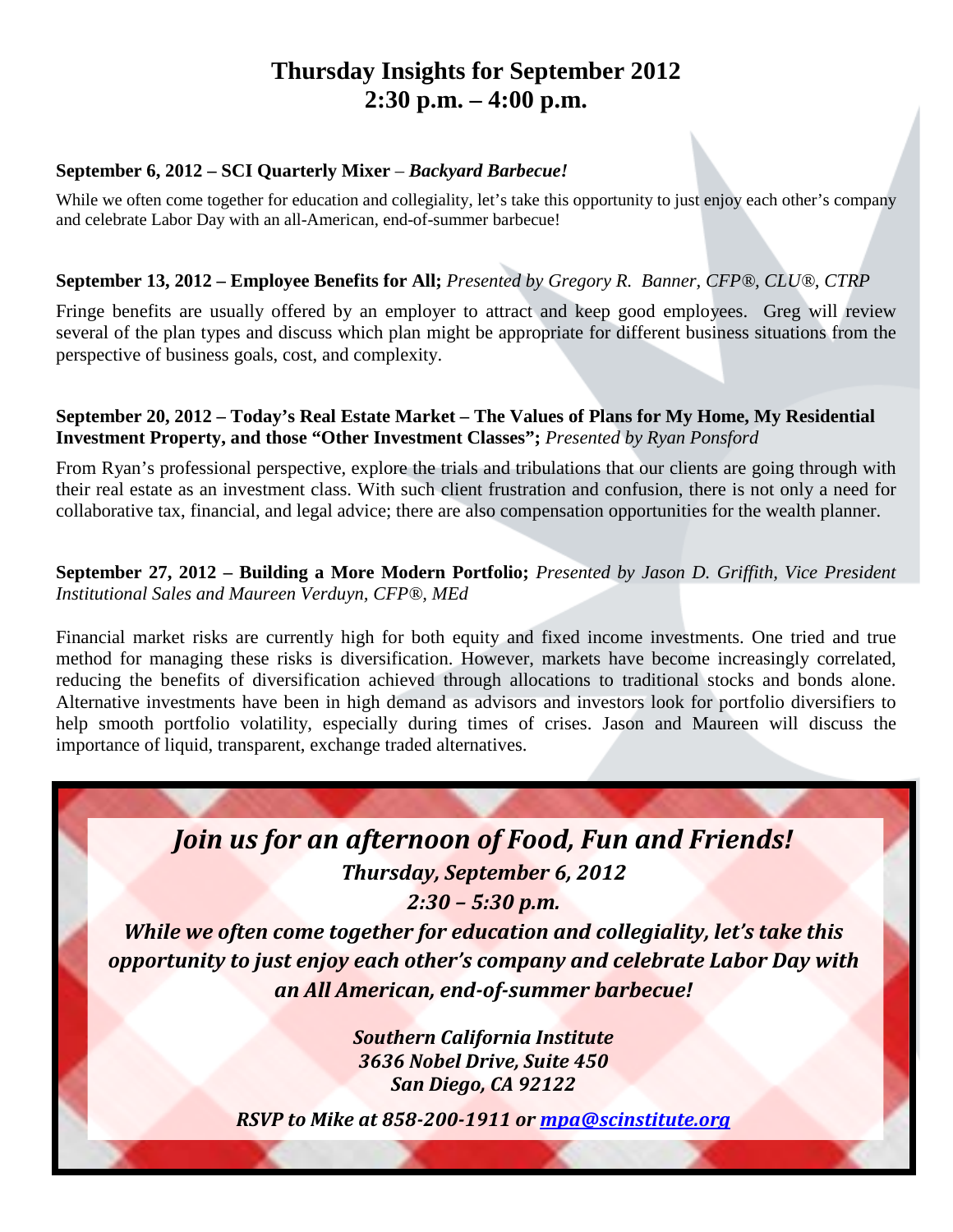# **Thursday Insights for October 2012 2:30 p.m. – 4:00 p.m.**

#### **October 4, 2012 – Under-Utilized Tools for Today's Business Succession Planning Needs;** *Presented by Gregory Banner, CLU®, CFP®, CRTP and Alejandro Matuk, Esq.*

Gain an understanding of how to create a defendable and practical business valuation with special attention to cash flow issues. Various advisors may inadvertently emphasize their specific areas of specialty which can result in an incomplete plan. Discover a process to help you identify and ensure the maximization of your client's goals and dreams. Greg and Alex will discuss how to make the most of these concepts while partnering with the business owner and other collaborative professionals to drive a successful transition.

#### **October 11, 2012 – Enhancing & Monetizing Current and Future UHNW Business Owner and Advisor Relationships;** *Presented by Carl Sheeler, PhD, CBA, AVA*

"Partnering, "fee sharing," and the ubiquitous "networking" and "collaborating" are almost always more sizzle than steak terms. If you don't abide by the mantra doing the same thing over and over again will produce different results; when you're a carpenter with a hammer, everything looks like a nail; or wondering what anyone has done for you lately, SCI's Thursday Insights and my goal is to challenge you to leverage your talents, what and who you know, and to give others what they want…. NOT what you think they need! While this session will not teach you to turn lead into gold, it will provide some rare, and some common sense, insights on how to better approach relationship\$.

#### **October 18, 2012 – Pre-empted for Strazzeri Mancini LLP FamilyCare Education Events**

Twice a year, we host Educational Events exclusively for our FamilyCare Clients. We address current planning issues and techniques to help ensure our Clients' plans are up-to-date.

#### **October 25, 2012 – Blogging 101: Best Practices for Productive Blog Marketing;** *Presented by Rob Pene, Director of Digital Education and Communication*

In the digital age, the ability to share your message with key constituents is well within everyone's reach. Find out five digital "best practices" on how to utilize the blogosphere to benefit your firm in engaging with potential clients. From strategically planning your campaign launch to creatively sourcing your blog content, join Rob as he shares innovative tactics and tips to maximize your digital footprint using a blog.